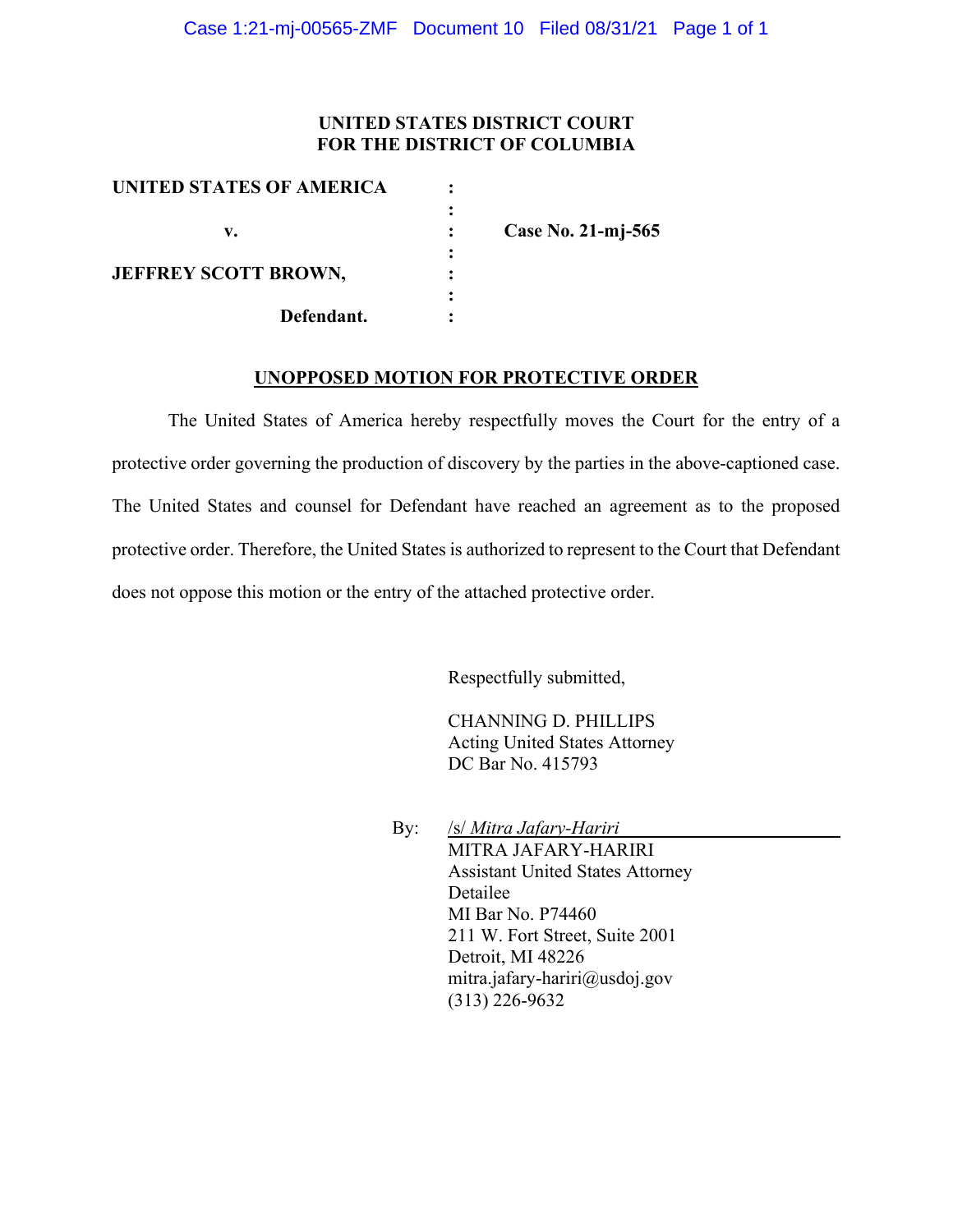## **UNITED STATES DISTRICT COURT FOR THE DISTRICT OF COLUMBIA**

| UNITED STATES OF AMERICA   |                    |
|----------------------------|--------------------|
|                            |                    |
| v.                         | Case No. 21-mj-565 |
|                            |                    |
| <b>JEFFREY SCOTT BROWN</b> |                    |
|                            |                    |
|                            |                    |
| Defendant.                 |                    |

### **PROTECTIVE ORDER GOVERNING DISCOVERY**

To expedite the flow of discovery material between the parties and adequately protect the

United States' legitimate interests, it is, pursuant to the Court's authority under Fed. R. Crim. P.

16(d)(1) and with the consent of the parties, ORDERED:

1. **Materials Subject to this Order.** This Order governs materials provided by the

United States at any stage of discovery during this case and which the United States has

identified as either "Sensitive" or "Highly Sensitive." Examples of materials that the United

States may designate as "Sensitive" or "Highly Sensitive" pursuant to this Order include but are

not limited to:

- a. Personal identity information as identified in Rule 49.1 of the Federal Rules of Criminal Procedure, as well as telephone numbers, email addresses, driver's license numbers, and similar unique identifying information;
- b. Information regarding the government's confidential sources;
- c. Information that may jeopardize witness security;
- d. Contact information for, photographs of, and private conversations with individuals that do not appear to be related to the criminal conduct in this case;
- e. Medical or mental health records;
- f. Sources and methods law-enforcement officials have used, and will continue to use, to investigate other criminal conduct related to the publicly filed charges;
- g. Surveillance camera footage from the U.S. Capitol Police's extensive system of cameras on U.S. Capitol grounds;<sup>1</sup>

<sup>&</sup>lt;sup>1</sup> To be clear, this does not include footage from body worn cameras from other police departments that responded on January 6, 2021, the vast amount of which the United States will *not* designate as Sensitive or Highly Sensitive. (Body worn camera footage will be marked Sensitive or Highly Sensitive only if it contains material described in paragraph one above or for a similar reason not anticipated by this Order.)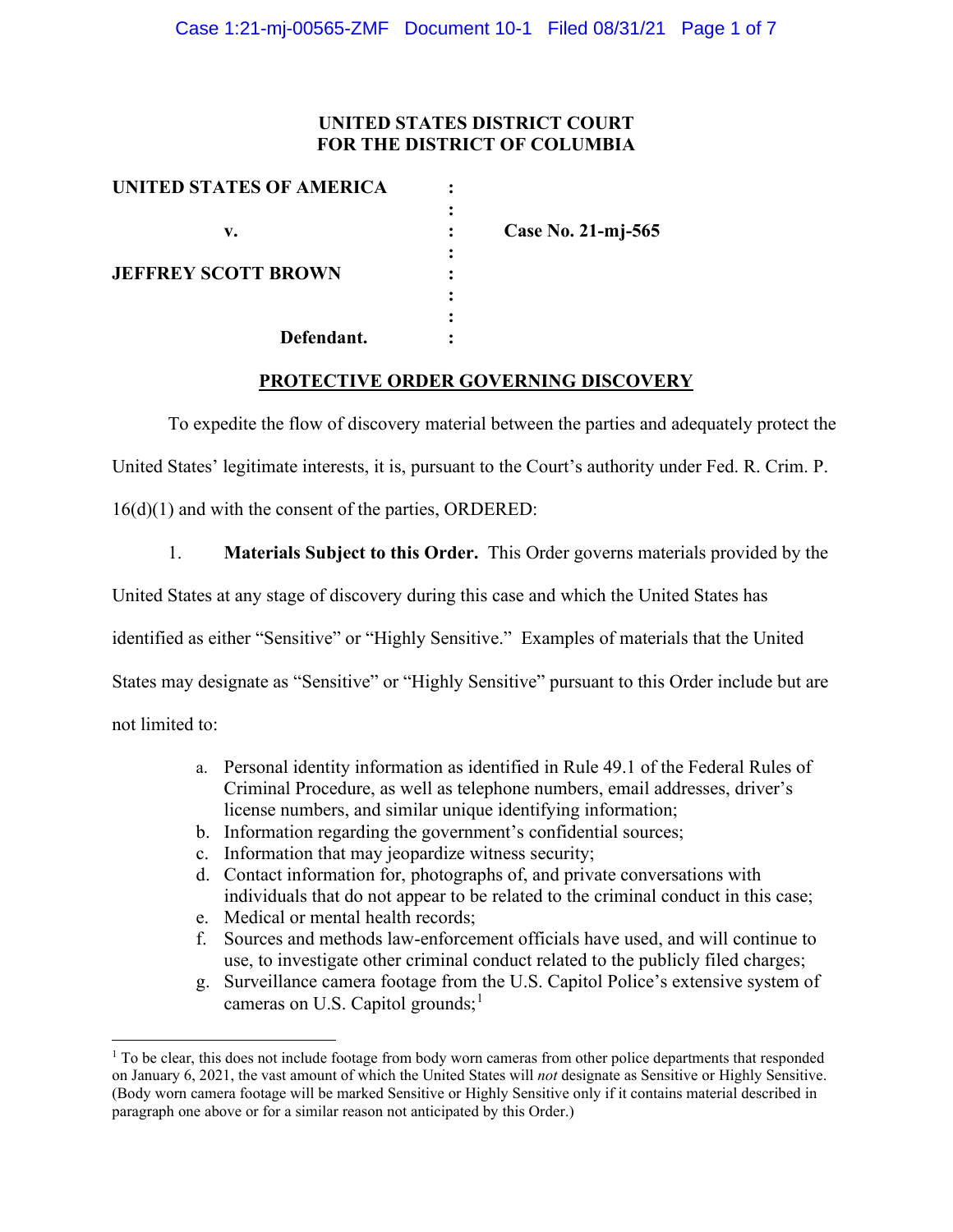- h. Repair estimates from the Architect of the Capitol;
- i. Materials designated as "security information" pursuant 2 U.S.C. §1979; and
- j. Tax returns or tax information.

This Order will not be used to designate materials as Sensitive or Highly Sensitive unless such designation is necessary for one of the reasons stated in this paragraph or for a similar reason not anticipated by this Order. The government agrees to make every effort to provide discovery in a manner that will allow for most discovery to be produced without such designations.

2. **Defendant.** Any reference to "Defendant" herein refers individually to each

defendant identified in the caption above.

3. **Legal Defense Team.** The "legal defense team" includes defense counsel

(defined as counsel of record in this case, including any post-conviction or appellate counsel)

and any attorneys, investigators, paralegals, support staff, and expert witnesses who are advising

or assisting defense counsel in connection with this case.

# 4. **Rules for the Handling of Sensitive and Highly Sensitive Materials.**

- a. **Limitations on Use.** Defendant and the legal defense team may use Sensitive and Highly Sensitive discovery materials solely in connection with the defense of this case and any other case connected to the events at the United States Capitol on January 6, 2021, including any post-conviction or appellate litigation, and for no other purpose, and in connection with no other proceeding, without further order of this Court.
- b. **Limitations on Dissemination.** No Sensitive or Highly Sensitive materials, or the information contained therein, may be disclosed to any persons other than Defendant, the legal defense team, or the person to whom the Sensitive or Highly Sensitive information solely and directly pertains or his/her counsel, without agreement of the United States or prior authorization from the Court.
- c. **Limitations on Reproduction.** Defendant, the legal defense team, and authorized persons shall not copy or reproduce the Sensitive or Highly Sensitive materials except in order to provide copies of the materials for use in connection with this case by Defendant, the legal defense team, the person to whom the Sensitive or Highly Sensitive information solely and directly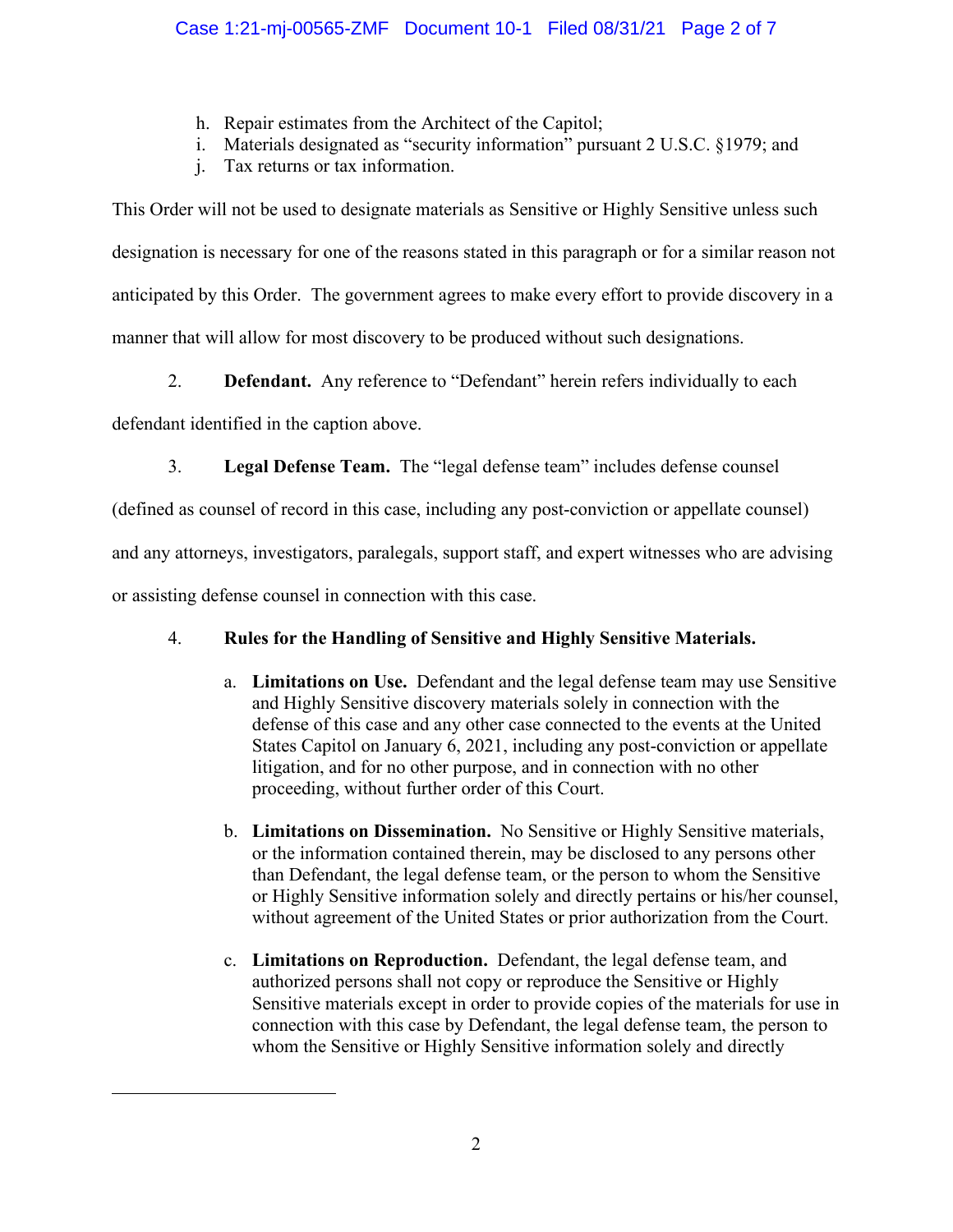pertains or his/her counsel, and other persons to whom the Court may authorize disclosure (collectively, "authorized persons").

If defense counsel provides Defendant access to Sensitive or Highly Sensitive materials, defense counsel must advise Defendant that Defendant may not record any personal identity information as identified in Rule 49.1 of the Federal Rules of Criminal Procedure or any telephone numbers, email addresses, driver's license numbers, and similar unique identifying information. By signing the attached affirmation, Defendant agrees not to do so.

Copies and reproductions, and any notes or records made in relation to the contents of the Sensitive and Highly Sensitive materials, are to be treated in the same manner as the original materials.

- d. **Court Filings.** Absent prior agreement by the parties or permission from the Court, no party shall disclose materials designated as Sensitive or Highly Sensitive in any public filing with the Court. Such materials shall be submitted under seal in accordance with Local Criminal Rule 49(f)(6). The Clerk of Court shall accept for filing under seal any filings made in compliance with that Rule and so marked by the parties pursuant to this Order.
- e. **Court Hearings.** The restrictions in this Order shall not limit either party in the use of the materials in judicial proceedings in this case. The procedures for use of designated Sensitive and Highly Sensitive materials during any hearing or the trial of this matter shall be determined by the parties and the Court in advance of the hearing or trial. No party shall disclose materials designated Sensitive or Highly Sensitive in open court without agreement by the parties that such materials may be disclosed in open court or prior authorization by the Court.

# 5. **Additional Rules for Handling of Sensitive Materials.** The following

additional terms apply to Sensitive materials:

a. **Storage.** Sensitive materials must be maintained in the custody and control of Defendant, the legal defense team, and authorized persons. This restriction shall not apply to the person to whom the Sensitive information solely and directly pertains or his/her attorney.

# 6. **Additional Rules for Handling of Highly Sensitive Materials.** The following

additional rules apply to Highly Sensitive materials:

a. **Additional Limitations on Dissemination.** Defense counsel may not provide a copy of Highly Sensitive materials to Defendant or permit Defendant to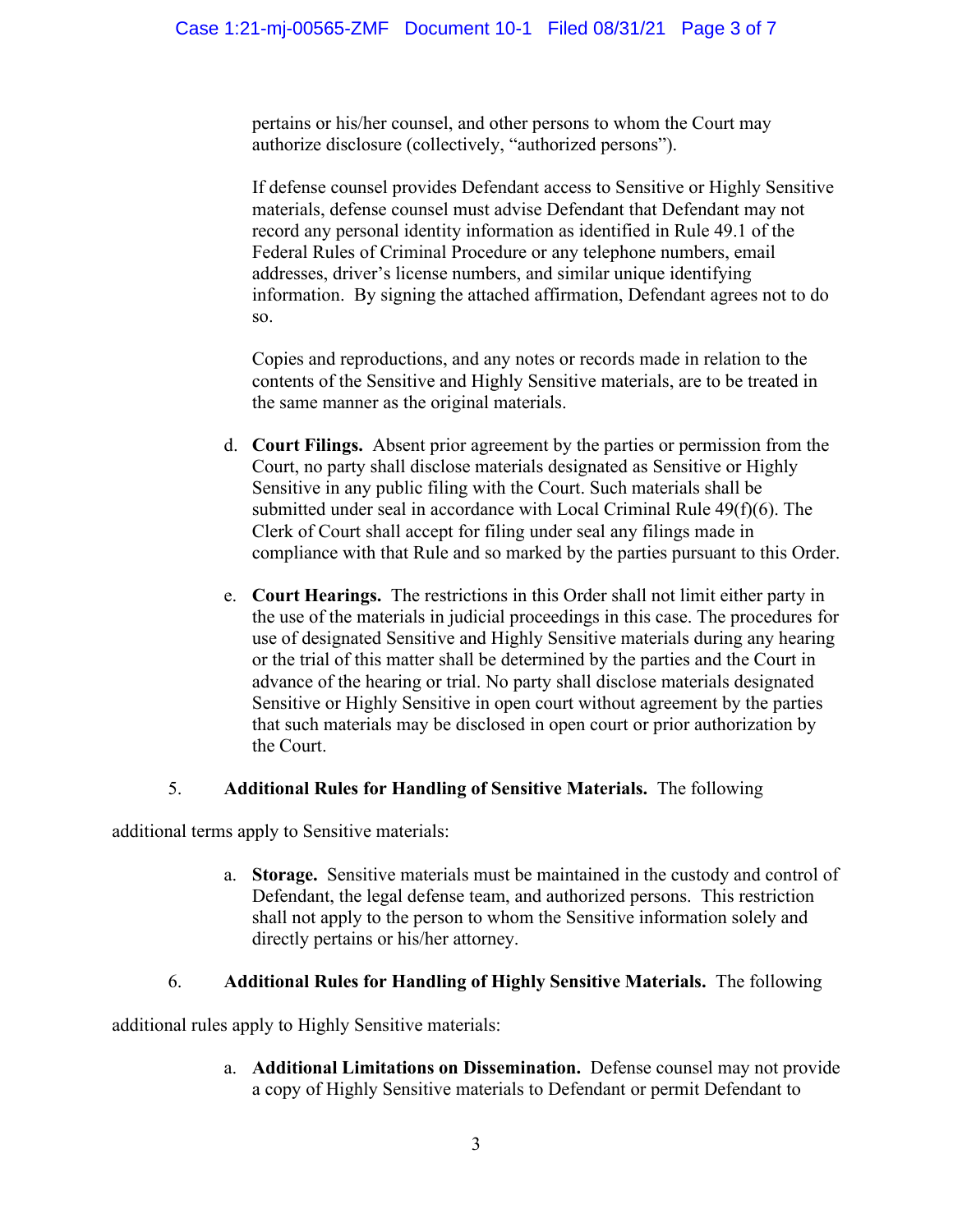view such materials unsupervised by defense counsel or an attorney, investigator, paralegal, or support staff person employed by defense counsel. The parties agree that defense counsel or an attorney, investigator, paralegal, or support staff person employed by defense counsel, may supervise Defendant by allowing access to Highly Sensitive materials through a cloudbased delivery system that permits Defendant to view the materials but does not permit Defendant the ability to download; provided that, prior to doing so, defense counsel first provides notice to the United States and allow the United States to file an objection with the Court if no agreement is reached.

- b. **Additional Limitations on Reproduction.** Counsel agrees that prior to showing materials to Defendant designated as Highly Sensitive, counsel or an attorney, investigator, paralegal, or support staff person employed by defense counsel will read Defendant the relevant parts of this Order, and remind Defendant of the consequences of violating the Order. If Defendant takes notes regarding Highly Sensitive materials, counsel or an attorney, investigator, paralegal, or support staff person employed by defense counsel must take reasonable steps to determine whether Defendant has copied any personal identity information as identified in Rule 49.1 of the Federal Rules of Criminal Procedure or any telephone numbers, email addresses, driver's license numbers, and similar unique identifying information.
- c. **Storage.** Highly Sensitive materials must be maintained in the custody and control of the legal defense team and authorized persons. This restriction shall not apply to the person to whom the Highly Sensitive information solely and directly pertains or his/her attorney.

### 7. **Viewing by Incarcerated Defendants.** If Defendant is in the custody of the

United States Marshals Service, defense counsel is authorized to provide a copy of discovery materials to the appropriate point of contact so that the defendant can view the discovery materials, subject to the terms of this Order.

8. **Disputes.** The parties shall make a good faith effort to resolve any dispute about a sensitivity designation before requesting the Court's intervention. The United States may agree to remove or reduce a sensitivity designation without further order of this Court. Whenever the redaction of specified information will resolve the basis for which a sensitivity designation was applied, the United States will agree to redaction, and such redaction will render the materials no longer subject to this Order. Any agreement to reduce or remove a sensitivity designation or to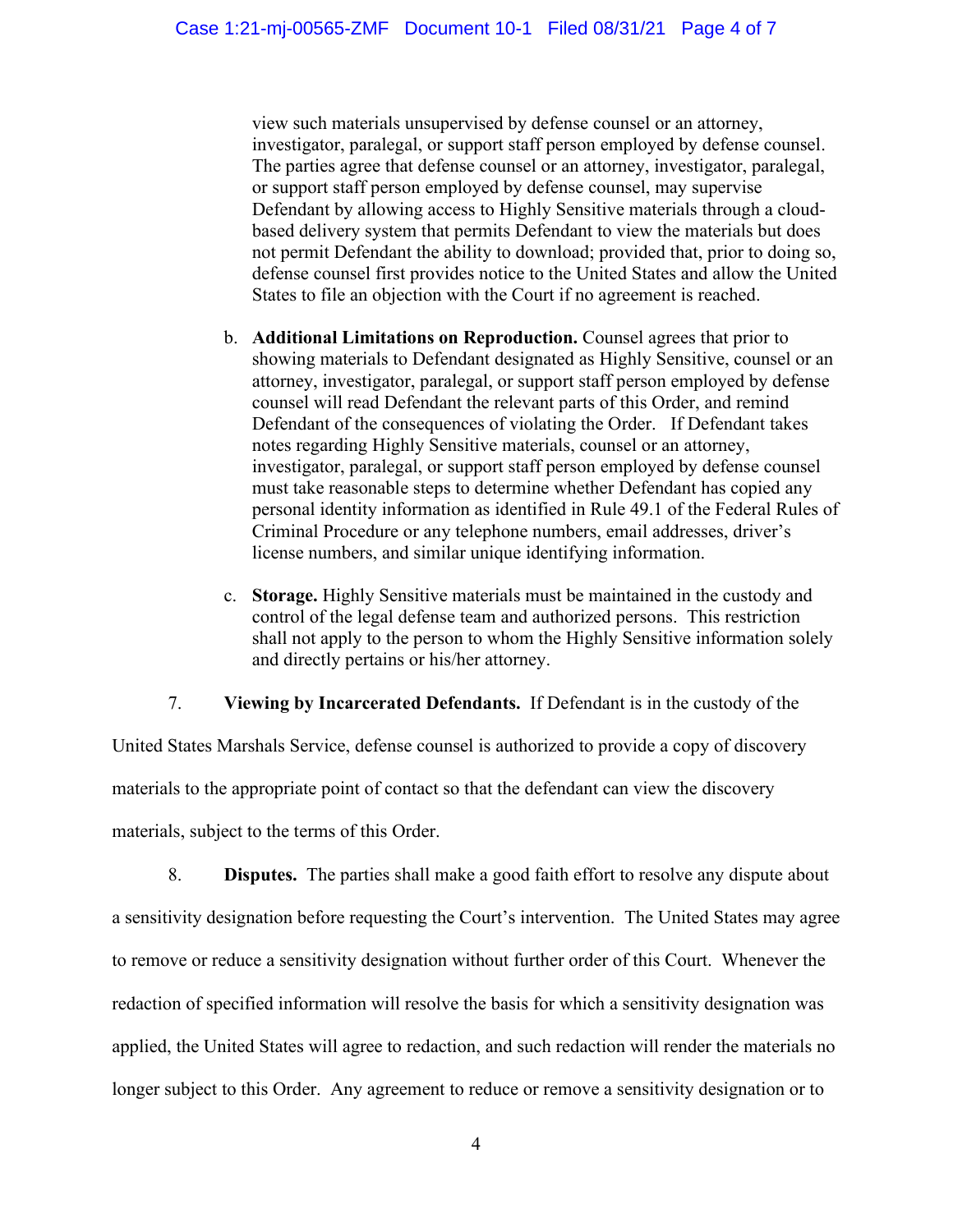#### Case 1:21-mj-00565-ZMF Document 10-1 Filed 08/31/21 Page 5 of 7

redact specific information shall be memorialized in writing.

9. **Modification Permitted.** Nothing in this Order shall prevent any party from seeking modification of this Order nor prevent the defense from contesting a sensitivity designation. The parties agree that the burden of demonstrating the need for a protective order remains with the government at all times.

10. **Failure not Waiver.** The failure by the United States to designate any materials

as Sensitive or Highly Sensitive upon disclosure shall not constitute a waiver of the United

States' ability to later designate the materials as Sensitive or Highly Sensitive but the

government must separately identify and memorialize the changed status of those materials in

writing.

11. **Automatic Exclusions from this Order.** This Order does not apply to materials

that:

- a. Are, or later become, part of the public court record, including materials that have been received in evidence in this or other public trials or hearings;
- b. Were derived directly from Defendant or that pertain solely to Defendant. Examples of such materials include Defendant's own financial records, telephone records, digital device downloads, social media records, electronic communications, arrest records, and statements to law enforcement; <sup>2</sup> and
- c. Materials that the defense obtains by means other than discovery.

### 12. **Government's Discovery Obligations.** Nothing in this Order modifies the

United States' obligations at any stage of discovery in this case pursuant to Federal Rules of Criminal Procedure 16 and 26.2, Local Criminal Rule 5.1, 18 U.S.C. § 3500 (the Jencks Act), and the government's general obligation to produce exculpatory and impeachment information in

 $2$  Discoverable materials that were derived directly from Defendant or that pertain solely to Defendant are exempt from this Order regardless of whether the United States has designated any such materials as "Sensitive" or "Highly Sensitive" because the same materials are being provided or made available to co-defendants or other persons charged in connection with the events at the United States Capitol on January 6, 2021.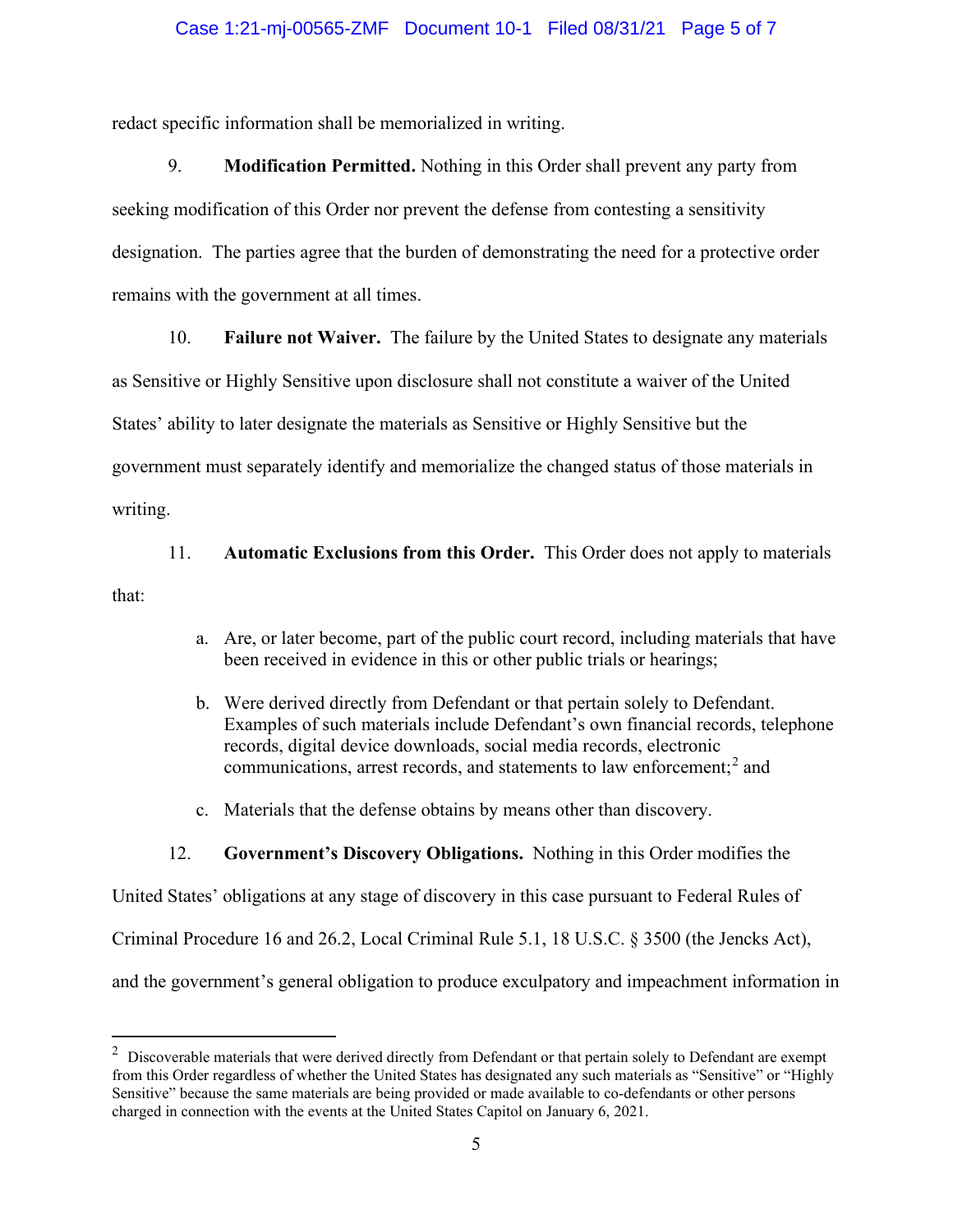#### Case 1:21-mj-00565-ZMF Document 10-1 Filed 08/31/21 Page 6 of 7

criminal cases.

13. **Defense Counsel's Obligations.** Defense counsel must provide a copy of this Order to, and review the terms of this Order with, members of the legal defense team, Defendant, and any other person, before providing them access to Sensitive or Highly Sensitive materials. Defense counsel must obtain a fully executed copy of Attachment A before providing Defendant access to Sensitive or Highly Sensitive materials, and must file a copy with the Court within one week of execution.

14. **No Ruling on Discoverability or Admissibility**. This Order does not constitute a ruling on the question of whether any particular material is properly discoverable or admissible and does not constitute any ruling on any potential objection to the discoverability or admissibility of any material.

15. **Duration.** The terms of this Order shall remain in effect after the conclusion of this case and the parties shall be bound by it unless otherwise ordered by the Court.

**SO ORDERED** this day of August, 2021.

HONORABLE RUDOLPH CONTRERAS United States District Judge

\_\_\_\_\_\_\_\_\_\_\_\_\_\_\_\_\_\_\_\_\_\_\_\_\_\_\_\_\_\_\_\_\_\_\_\_\_